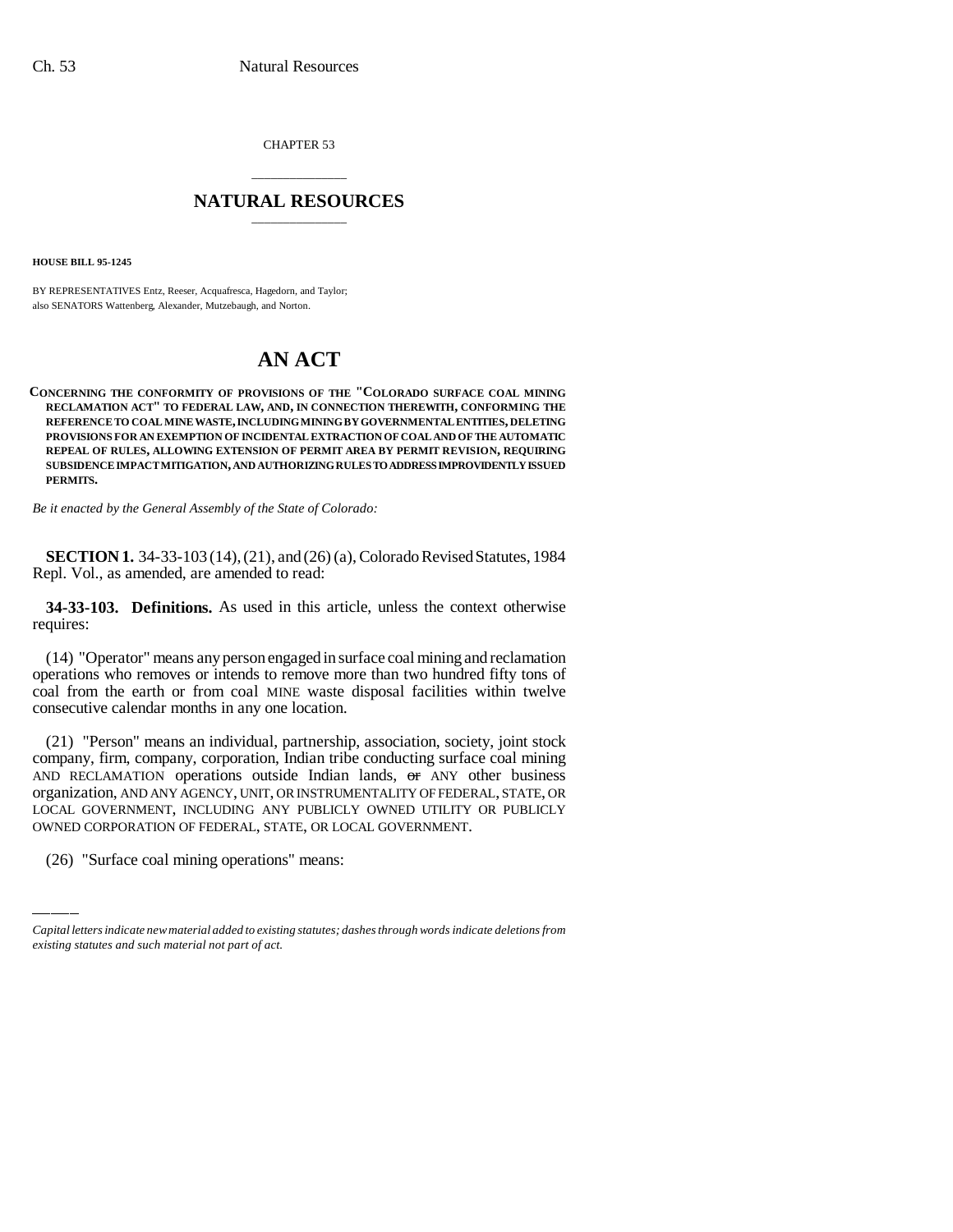Natural Resources Ch. 53

(a) Activities conducted on the surface of lands in connection with a surface coal mine or activities subject to the requirements of section 34-33-121 which involve surface operations and surface impacts incident to an underground coal mine. Such activities include removal excavation for the purpose of obtaining coal, including such common methods as contour, strip, auger, mountaintop removal, box cut, open pit, and area mining, removal of coal from coal MINE waste disposal facilities, the use of explosives and blasting, and the use of in situ distillation or retorting, leaching or other chemical or physical processing, and the cleaning, concentrating, or other processing or preparation, loading of coal for interstate commerce at or near the mine site; except that such activities do not include any of the following: The extraction of coal incidental to the extraction of other minerals where coal does not exceed sixteen and two-thirds percent of the tonnage of minerals removed for purposes of commercial use or sale or Coal exploration subject to section 34-33-117, the exploration and extraction of natural petroleum in a liquid or gaseous state by means of wells or pipe, or the extraction of geothermal resources. and

**SECTION 2.** 34-33-108 (2), Colorado Revised Statutes, 1984 Repl. Vol., as amended, is amended to read:

**34-33-108. Rules and regulations - no more stringent.** (2) Any rule or regulation promulgated by the board which is required by a federal law, rule, or regulation shall become repealed and shall not be enforced when said federal law is repealed or said federal rule or regulation is deleted or withdrawn. Any provision of a permit issued under this article that is required by any rule of the board which is repealed in accordance with this subsection (2) shall not be enforceable. The repeal of such rule or regulation shall become effective sixty NINETY days after publication of the repeal in the federal register but, UPON REQUEST, will be subject to a rule-making hearing by the board as set forth in article 4 of title 24, C.R.S.

**SECTION 3.** 34-33-115 (1) (c), Colorado Revised Statutes, 1984 Repl. Vol., as amended, is amended to read:

**34-33-115. Revision of permits.** (1) (c) Any applications for extension of the area covered by the permit, except incidental boundary revisions, must be made by application for A PERMIT REVISION OR another permit.

**SECTION 4.** 34-33-121 (2) (a), Colorado Revised Statutes, 1984 Repl. Vol., is amended to read:

**34-33-121. Surface effects of underground coal mining.** (2) Each permit issued under this article and relating to underground coal mining shall require the operator to:

(a) (I) Adopt measures consistent with known technology in order to prevent subsidence causing material damage to the extent technologically and economically feasible, maximize mine stability, and maintain the value and reasonably foreseeable use of such surface lands, except in those instances where the mining technology used requires planned subsidence in a predictable and controlled manner. except that

(II) IF MATERIAL DAMAGE RESULTS FROM SUBSIDENCE CAUSED BY UNDERGROUND